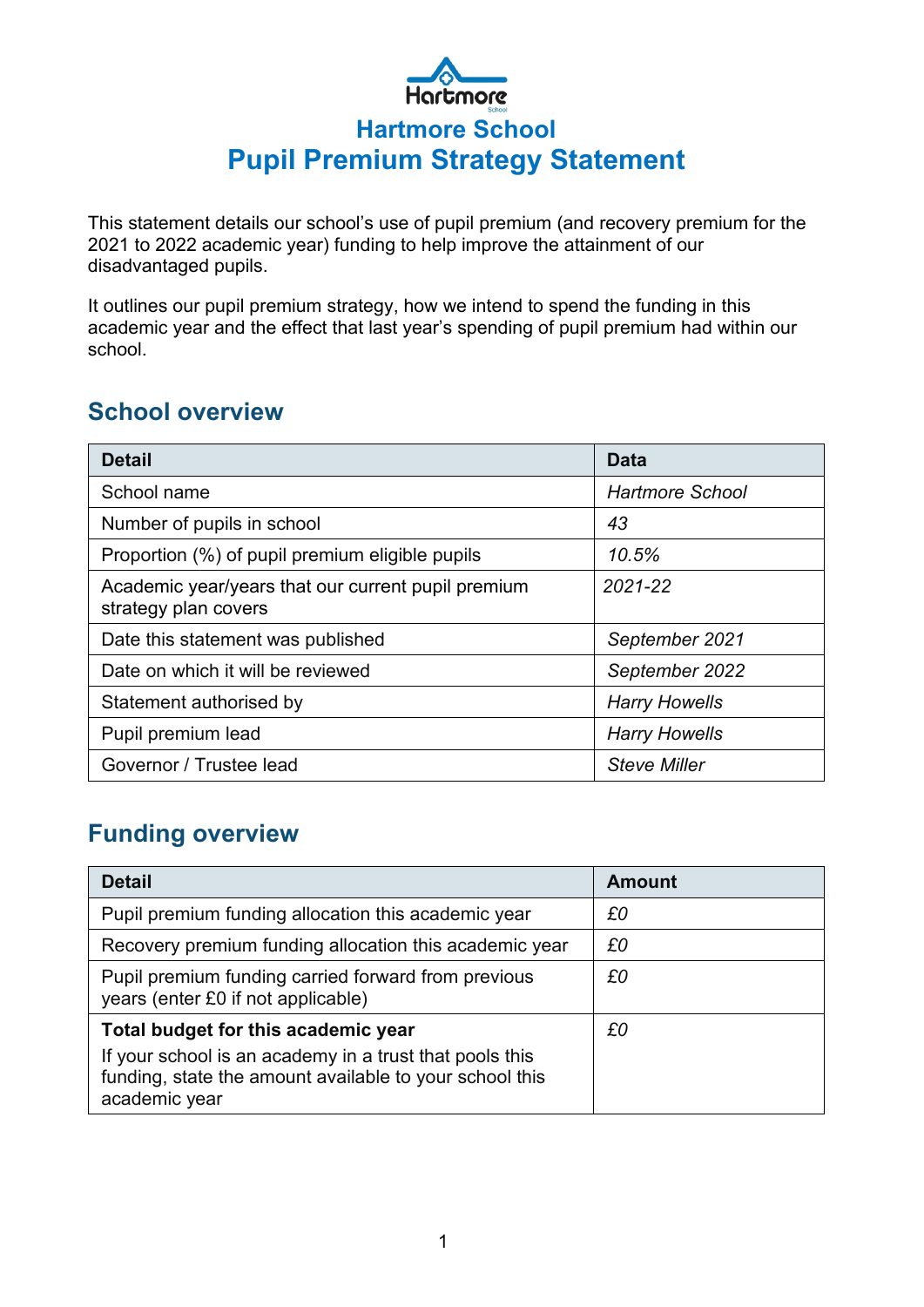

## **Statement of intent**

At Hartmore School, we have high aspirations for all of our children and are committed to supporting then all to do their very best. We believe that all pupils are entitled to and require an excellent educational experience at school if we are to secure brighter futures for the children in our care.

We plan to use Pupil Premium in both standard and bespoke ways to ensure that children get the support they need (both in terms of staffing and resources) to do their best in all aspects of the curriculum and get bespoke opportunities tailored to their individual needs and interests.

To ensure this happens our pupil premium spending is guided by the following principals:

- We know which pupils are eligible for pupil premium and whether pupils have received the money they are entitled too.
- We ensure that all Pupil Premium funding is ring fenced to spend on the individual pupil for whom it was provided.
- We carefully manage the allocation pupil premium money.
- We have high expectations for all the individual pupils in our care.
- We analyse which pupils are underachieving and why and try and target Pupil premium spending accordingly.
- We use evidence to allocate funding to 'big-impact' strategies.
- We believe that 'quality first teaching' is the starting point for educational success rather than interventions to compensate.
- We use additional staff to support children in class with individual work rather than always take them out of class for interventions
- We target some of the money to support progress in Literacy and Numeracy (Specifically reading and number work)
- We use pupil achievement/progress data to check interventions' impact and to make adjustments where necessary.
- We are able to demonstrate impact on accelerating pupil and progress.
- We use some of the money to contribute to bespoe opportunities for children which match their individual needs or interests for example Science, Dance, Art or Outdoor education and vocational opportunities for pupils
- We believe interventions are most successful when delivered by highly skilled and experienced support staff or qualified teachers.

## **Challenges**

This details the key challenges to achievement that we have identified among our disadvantaged pupils.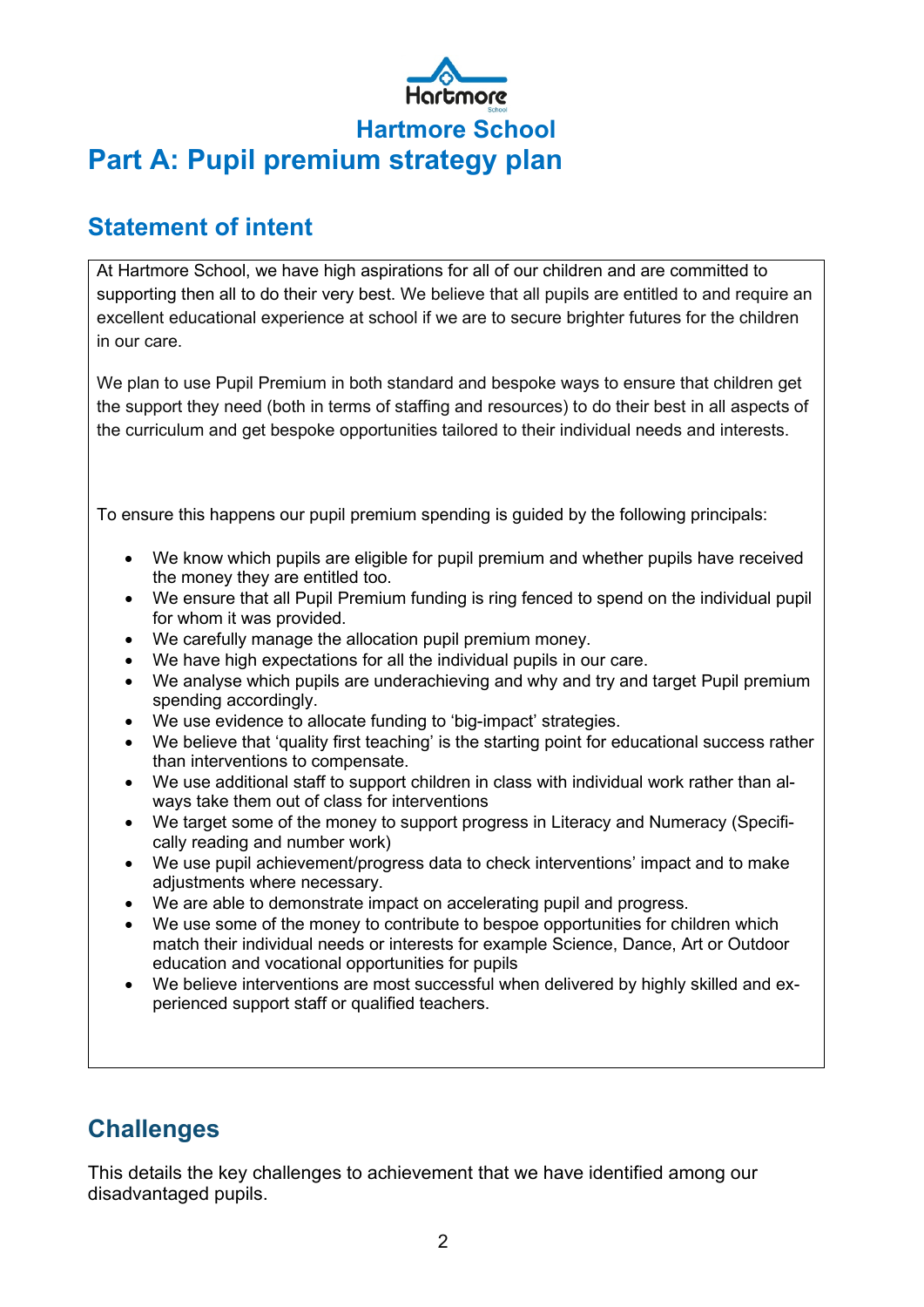

| <b>Challenge</b><br>number | <b>Detail of challenge</b>                                                                                                                                                                                                                                                                                                                                                                                                                                                                                        |
|----------------------------|-------------------------------------------------------------------------------------------------------------------------------------------------------------------------------------------------------------------------------------------------------------------------------------------------------------------------------------------------------------------------------------------------------------------------------------------------------------------------------------------------------------------|
| 1                          | Baseline assessments, observations, and experience with pupils indicate<br>under-developed oral language skills and vocabulary gaps among many<br>disadvantaged pupils. These are evident throughout All Key stages.<br>(We will need to increase opportunities for oral communication with peers and<br>adults one to one and in group discussions)                                                                                                                                                              |
| $\overline{2}$             | Baseline assessments, observations, and experience with pupils suggest<br>disadvantaged pupils generally have greater difficulties with Phonics than their<br>peers. This negatively impacts their development as readers.<br>(We will need to re-focus our efforts on reading across the school)                                                                                                                                                                                                                 |
| 3                          | Our assessment and observations indicate that the education and well-being<br>of many of our pupils has been impacted by partial school closures resulting<br>in the progress we were making being interrupted and many children being<br>even further behind their main stream peers than they were already. Evident in<br>significant knowledge gaps leading to pupils falling further behind age-related<br>expectations in Phonics, Reading and Writing.<br>These findings are supported by national studies. |
|                            | (We will need through careful assessment to ensure we understand the impact<br>on the progress of individuals and ensure targeted support to get them back<br>on track)                                                                                                                                                                                                                                                                                                                                           |
| 4                          | Our observations, discussions with pupils and families identified social and<br>emotional issues which, for many pupils, have increased  notably social<br>interactions with peers and adults.                                                                                                                                                                                                                                                                                                                    |
|                            | (We will need to increase targeted activities both on-site and off-site, both<br>paired and group activities focussing on supported play, and development<br>against the life skills and character curriculum ladders).                                                                                                                                                                                                                                                                                           |

## **Intended outcomes**

This explains the outcomes we are aiming for **by the end of our current strategy plan**, and how we will measure whether they have been achieved.

| <b>Intended outcome</b>                                                                            | <b>Success criteria</b>                                                                                                                         |
|----------------------------------------------------------------------------------------------------|-------------------------------------------------------------------------------------------------------------------------------------------------|
| Improved confidence in oral language<br>skills and vocabulary.                                     | Assessments and observation indicate<br>improved oral language. Engagement in<br>lessons and access to the curriculum is in line<br>with peers. |
| Improved Reading attainment across the<br>school amongst less able readers                         | Consistent delivery of Phonics across the Key<br>Stages. Less able readers are targeted for<br>addition Reading (to 'keep up' not 'catch up'.)  |
| To ensure that pupils get back on track and<br>return to the previous 'tragectory they were<br>on. | Comparative Data shows a return to or<br>improvement against the previous trajectory                                                            |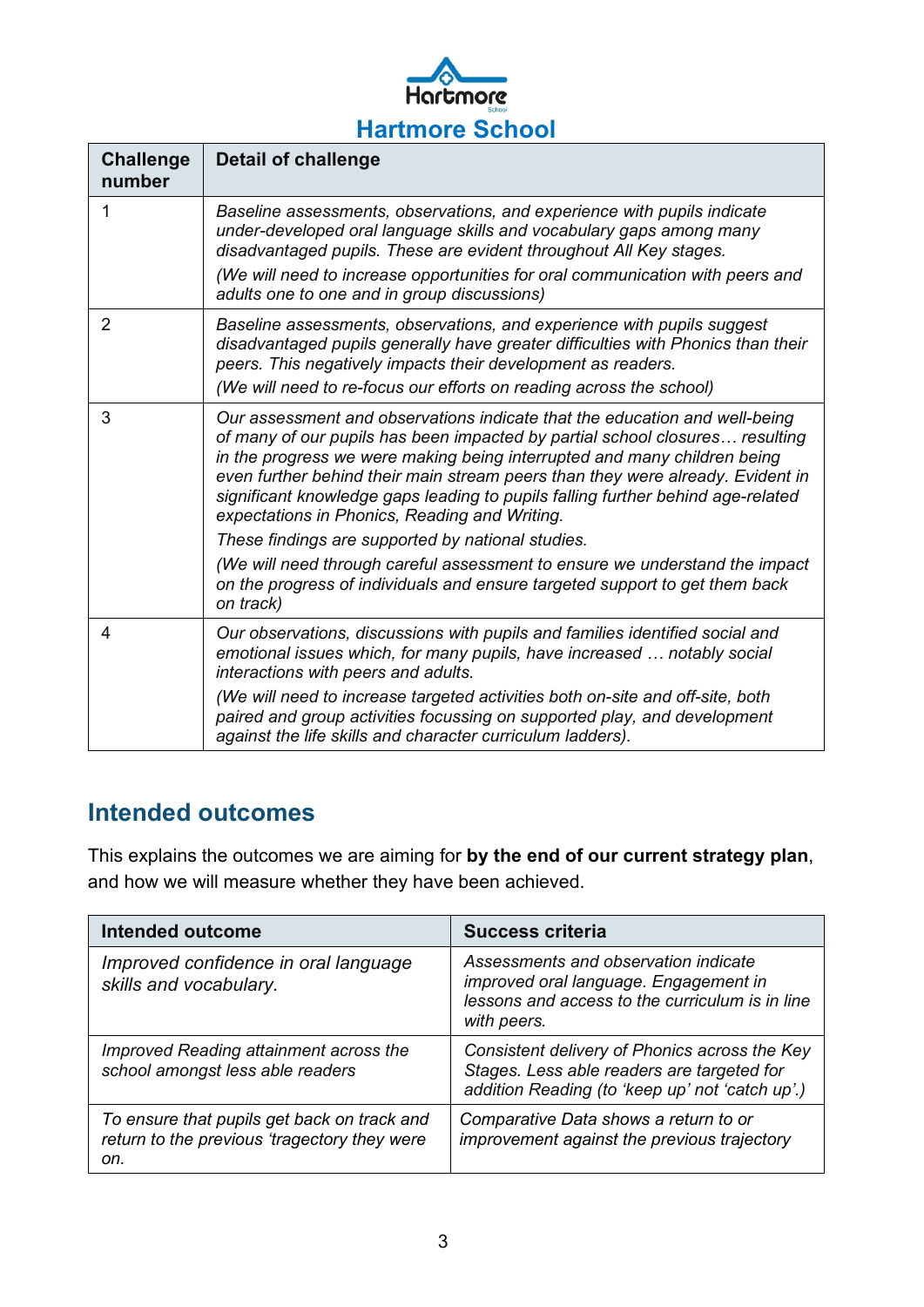

| To improve relationships between peers and    |
|-----------------------------------------------|
| staff, particularly our disadvantaged pupils. |

*Assessments and observations show that pupils are once again developing their confidence and self-belief to become successful in later life.*

## **Activity in this academic year**

This details how we intend to spend our pupil premium (and recovery premium funding) **this academic year** to address the challenges listed above.

#### **Teaching (for example, CPD, recruitment and retention)**

| <b>Activity</b>                                                                                                                                        | <b>Evidence that supports this</b><br>approach                                                                                                                                                                                          | <b>Challenge</b><br>number(s)<br>addressed |
|--------------------------------------------------------------------------------------------------------------------------------------------------------|-----------------------------------------------------------------------------------------------------------------------------------------------------------------------------------------------------------------------------------------|--------------------------------------------|
| Primary staff to 'Early<br>Talk Boost' intervention.                                                                                                   | There is strong evidence that oral<br>language interventions are inexpensive<br>with high impact.                                                                                                                                       | 1                                          |
| Using a diagnostic<br>assessment to identify<br>area of need.                                                                                          | <b>Oral language interventions   EEF</b><br>(educationendowmentfoundation.org.uk)                                                                                                                                                       |                                            |
| Research and purchase<br>a DfE validated<br><b>Systematic Synthetic</b><br>Phonics programme to<br>secure stronger phonics<br>teaching for all pupils. | Phonics approaches have a strong<br>evidence base (+5 months) that<br>indicates a positive impact on the<br>development of early reading skills<br>(though not necessarily<br>comprehension), particularly for<br>disadvantaged pupils. | $\overline{2}$                             |
| English leads to attend<br>phonics Training                                                                                                            | <b>Phonics   Toolkit Strand   Education</b><br><b>Endowment Foundation   EEF</b>                                                                                                                                                        |                                            |
| To ensure clear steps<br>of progression within<br>the reading scheme<br>within                                                                         | Identifying the appropriate level of text<br>difficulty, to provide appropriate context<br>to practice the skills, desire to engage<br>with the text and enough challenge to<br>improve reading comprehension.                          |                                            |
| Improve the quality of<br>social and emotional<br>(SEL) learning.<br>Support for all pupils<br>through MH resources                                    | There is extensive evidence associating<br>childhood social and emotional skills<br>with improved outcomes at school and<br>in later life (e.g. improve academic                                                                        | 3, 4                                       |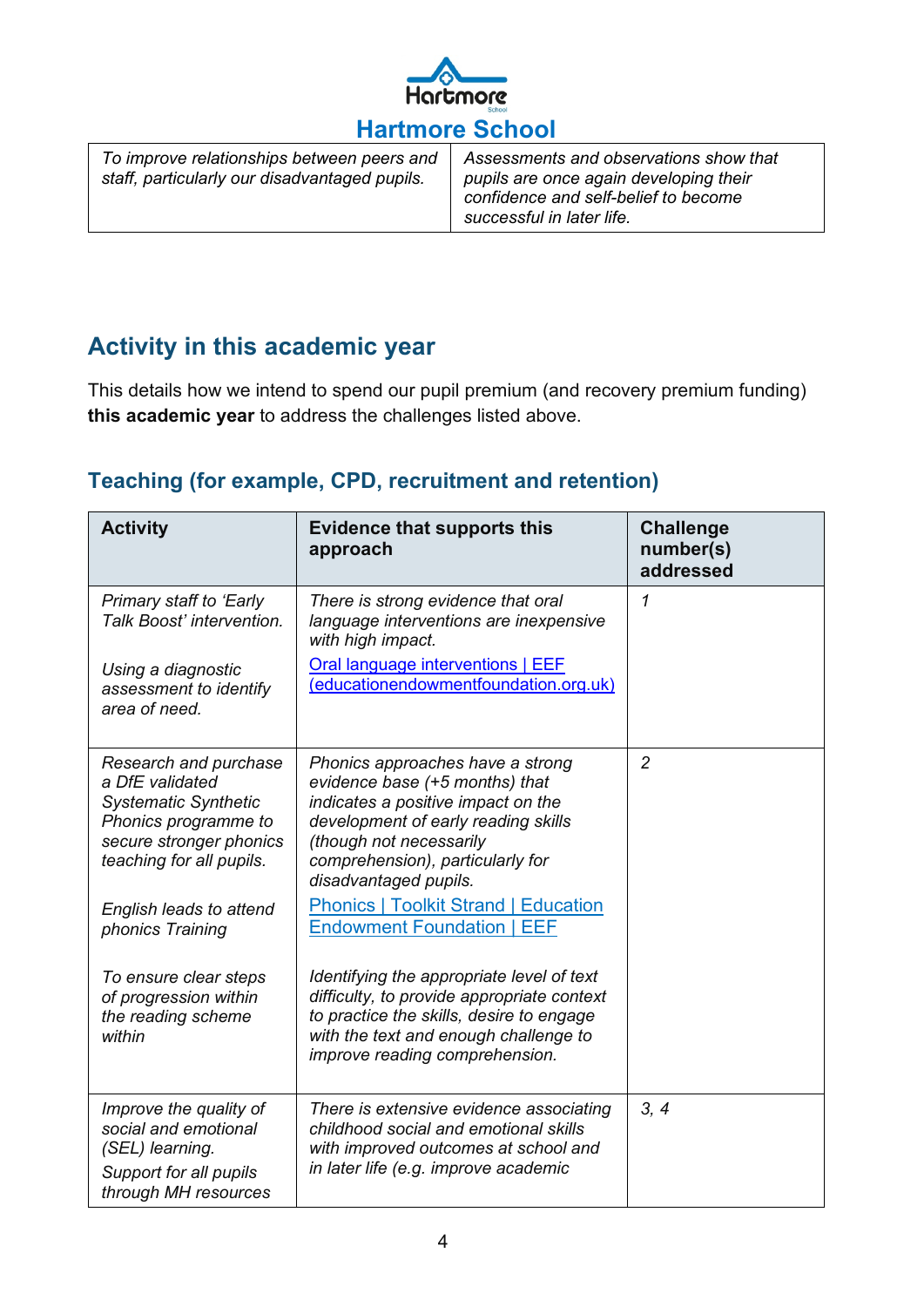

## **Hartmore School**

| <b>Extend RSHE</b><br>curriculum, using the | performance, attitudes, behaviour and<br>relationships with peers).                   |  |
|---------------------------------------------|---------------------------------------------------------------------------------------|--|
| <b>Pink Curriculum</b><br>resources.        | <b>EEF Social and Emotional Learning.pdf</b><br>(educationendowmentfoundation.org.uk) |  |

#### **Targeted academic support (for example, tutoring, one-to-one support structured interventions)**

| <b>Activity</b>                                                                                                                                                                                 | Evidence that supports this approach                                                                                                                                                                                                                                                                                                                                                                                                                     | <b>Challenge</b><br>number(s)<br>addressed |
|-------------------------------------------------------------------------------------------------------------------------------------------------------------------------------------------------|----------------------------------------------------------------------------------------------------------------------------------------------------------------------------------------------------------------------------------------------------------------------------------------------------------------------------------------------------------------------------------------------------------------------------------------------------------|--------------------------------------------|
| Refocus on talk<br>for writing and<br>further develop.<br>Introduce a<br>programme to<br>emphasise the<br>importance of<br>spoken<br>language and<br>verbal<br>interaction in<br>the classroom. | Oral language interventions are based on the idea that<br>comprehension and reading skills benefit from explicit<br>discussion of either content or processes of learning, or<br>both, oral language interventions aim to support<br>learners' use of vocabulary, articulation or ideas and<br>spoken expression.<br>https://educationendowmentfoundation.org.uk/education-<br>evidence/teaching-learning-toolkit/oral-language-<br><i>interventions</i> | 1                                          |
| Additional<br><b>Phonics keep</b><br>up intervention<br>targeted at<br>disadvantaged<br>pupils who<br>require further<br><b>Phonics</b><br>support.                                             | Phonics approaches have a strong evidence base<br>indicating a positive impact on pupils, particularly from<br>disadvantages backgrounds.<br>Daily assessment and reinforcement for those children<br>who have not secured the sounds within the Phonics<br>session.<br>https://educationendowmentfoundation.org.uk/education-<br>evidence/teaching-learning-toolkit/phonics                                                                             | $\overline{2}$                             |
| Targetted one<br>to one<br>intervention<br>work both in<br>class and out of<br>class                                                                                                            | Tuition targeted at specific needs and knowledge gaps<br>can be an effective method to support low attaining<br>pupils or those falling behind in small groups.<br>https://educationendowmentfoundation.org.uk/education-<br>evidence/teaching-learning-toolkit/small-group-tuition                                                                                                                                                                      | 3                                          |

## **Wider strategies (for example, related to attendance, behaviour, wellbeing)**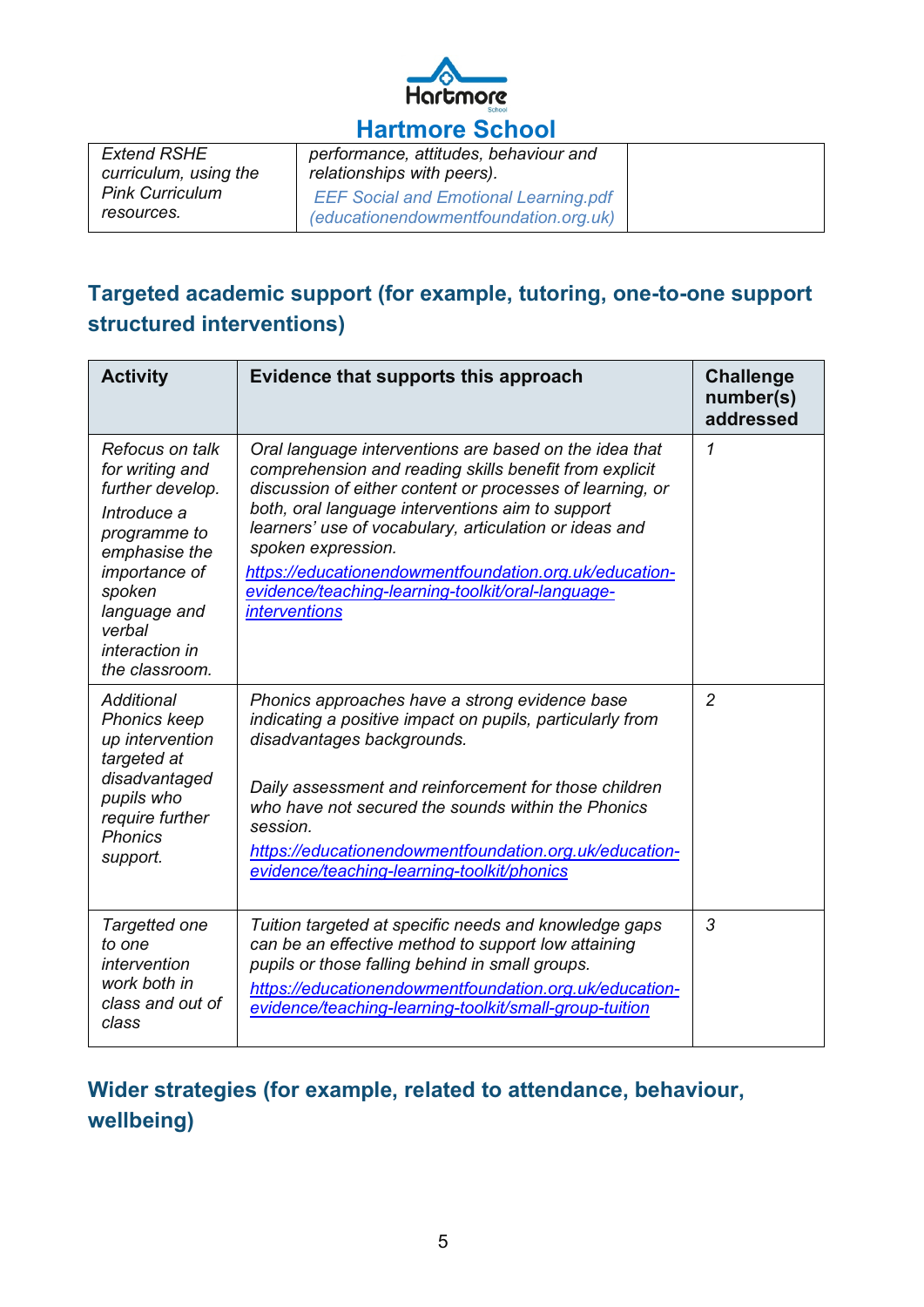

| <b>Activity</b>                                                                                                          | Evidence that supports this approach                                                                                                                                                                                                                                                                                                                                                                                                                                                                                                               | <b>Challenge</b><br>number(s)<br>addressed |
|--------------------------------------------------------------------------------------------------------------------------|----------------------------------------------------------------------------------------------------------------------------------------------------------------------------------------------------------------------------------------------------------------------------------------------------------------------------------------------------------------------------------------------------------------------------------------------------------------------------------------------------------------------------------------------------|--------------------------------------------|
| Increased<br>focus and<br><b>Targeted</b><br>intervention<br>and awareness<br>of children's<br>МH                        | Plenty of evidence and discussion in the media as well as<br>first-hand experience of the impact of Lockdown on<br>children's mental Health. Ongoing issues for the population<br>around increasing mental Health difficulties.                                                                                                                                                                                                                                                                                                                    |                                            |
| Whole school<br>staff training<br>upskilling in<br><b>Phonics and</b><br>consistency of<br>Reading across<br>the school. | Phonics approaches have a strong evidence base (+5<br>months) that indicates a positive impact on the<br>development of early reading skills (though not necessarily<br>comprehension), particularly for disadvantaged pupils.<br><b>Phonics   Toolkit Strand   Education Endowment</b><br><b>Foundation   EEF</b><br>Daily assessment and reinforcement for those children who<br>have not secured the sounds within the Phonics session.<br>https://educationendowmentfoundation.org.uk/education-<br>evidence/teaching-learning-toolkit/phonics |                                            |

| Contingency<br>fund for acute<br><i>issues.</i> | Not committing all Pupil Premium funding at the start of the<br>year  to ensure we can be responsive if a need or<br>opportunity presents itself so that all disadvantaged<br>children have the equal opportunities across the<br>curriculum, in line with their peers. |  |
|-------------------------------------------------|-------------------------------------------------------------------------------------------------------------------------------------------------------------------------------------------------------------------------------------------------------------------------|--|
|-------------------------------------------------|-------------------------------------------------------------------------------------------------------------------------------------------------------------------------------------------------------------------------------------------------------------------------|--|